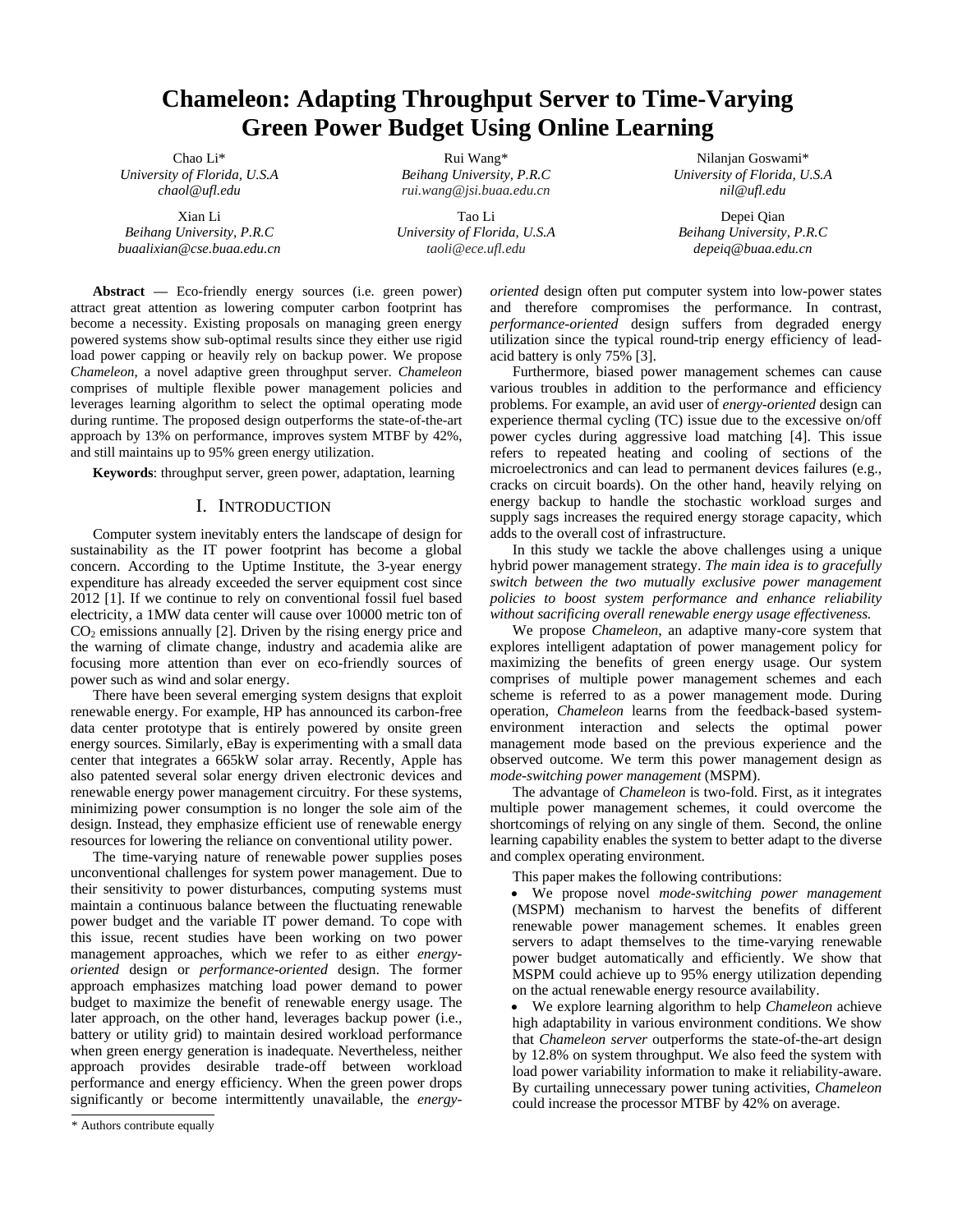The rest of this paper is organized as follows. Section 2 introduces *Chameleon* design and proposes the *mode switching power management* scheme. Section 3 describes evaluation framework. Section 4 presents experimental results. Section 5 discusses related work and Second 6 concludes the paper.



**Figure 1:** The *Chameleon* power management framework for server systems powered by intermittent green energy sources

# II. CHAMELEON AND THE MODE-SWITCHING POWER MANAGEMENT

*Chameleon* is a power management framework for servers powered by emerging green energy sources. In particular, it targets throughput servers that are used for scientific computing or data processing jobs which typically do not have strict completion deadline. These servers often desire significant amount of time (days/weeks to run) and consume large amount of energy. Leveraging green energy to power these systems could greatly save conventional utility power bills and lower negative environmental impact.

# *A. Chameleon: Overview and Rationale*

Figure 1 depicts the power provisioning hierarchy of a green datacenter across facility level and server level. At the facility level, onsite renewable energy generation (e.g., wind turbine or solar panel) and utility grid are connected together through appropriate circuit breakers and power conversion interfaces. An automatic transfer switch (ATS) can seamlessly switch the load to an onsite diesel generator in case that both renewable power system and utility grid fail. Eventually, power enters server racks through power distribution units (PDU). Each server rack is supported by distributed UPS batteries [5] for handling transient power interruptions. Such UPS placement topology has been adopted by Google and Facebook for improving energy conversion efficiency [5].

At the server level, each dual-corded server connects to two power strips (rack-level PDUs): one connects to the primary power and the other connects to local UPS batteries. Modern intelligent rack-level PDUs from HP and IBM have provided the capability of monitoring and managing the power budget on each individual power outlet. Normally, servers run at their designated speed if the rack-level PDU hasn't enforced power capping on the outlet. However, when renewable power supply fluctuates severely or becomes intermittently unavailable, it is crucial to change the power budget on each outlet and adjust the server power demand accordingly.

*Chameleon* provides a way to gracefully adapt server load to the time-varying green power budget. As shown in Figure 1, each server features a *Chameleon* micro-controller that interacts with the server power supply, throughput processor, and the power monitor. The controller enables the system to intelligently

leverage energy resources (i.e., the variable renewable power budget and the limited stored energy) for a better tradeoff between efficiency and performance.

*Chameleon* does not emphasis using utility grid to provide backup energy due to three reasons. First, from a sustainability point of view, utility power yields low power efficiency (due to power transmission loss) and high carbon footprint. Second, in crowded urban areas utility power feeds are often at their capacity and electricity access for datacenter is restricted. Third, in remote areas or developing countries, utility grid is less reliable which in turn degrades the overall availability of grid-dependent system.

# *B. The Chameleon µ-Controller*

*Chameleon* neither aggressively follows the variable power budget nor heavily borrows stored energy from the distributed UPS batteries. Instead, it combines the two approaches by defining multiple power management modes: *energy-oriented* control mode (*E-mode*) and *performance-oriented* control mode (*P-mode*). When *E-mode* is activated, the server gives high priority to primary power supply for maximizing the direct use of green energy. When *P-mode* is activated, the server yields high priority to stored energy (secondary power supply) for maintaining desired workload performance. Such approach is referred to as *modeswitching power management* (MSPM).

The *Chameleon* micro-controller is the major hardware addition in our design and the key component that supports MSPM. Figure 2 shows its internal architecture which consists of a *Chameleon* memory that stores important system profiling information, a mode tuning agent that manages the mode switching activities, a mode register that specifies current power management mode, and several pieces of firmware that execute actual load power control.

During runtime, the micro-controller performs three tasks concurrently: monitoring, analyzing, and tuning. First, it maintains a load power consumption history record for the last *N* evaluation frames. It also tracks the average IPC and the power states of each processor core in a profiling table. All these data are updated dynamically in the *Chameleon* memory, ensuring timely diagnosis of the system. Second, the micro-controller analyzes its past power management effectiveness based on the stored monitoring data. At the end of each coarse-grained mode-tuning interval, it updates the mode register with a newly selected mode code. Finally, at each fine-grained cycle, the power control firmware executes load tuning instruction based on the specified power management mode and the supply-load power mismatch at that given timestamp.



**Figure 2:** The control architecture of mode-switching power management mechanism in Chameleon  $\mu$ -controller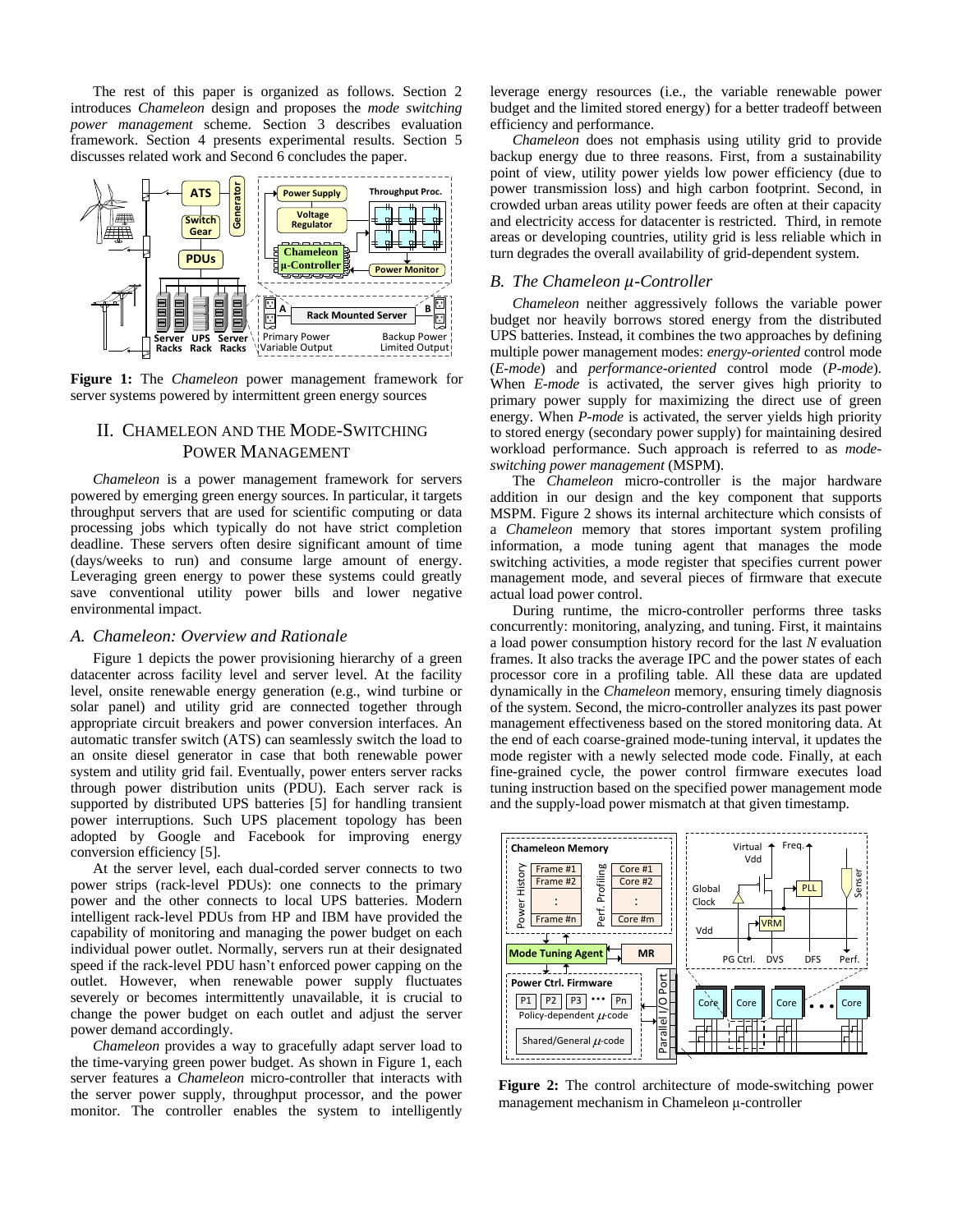In this study we mainly consider dynamic voltage and frequency scaling (DVFS) and processor power gating (PG) as major load tuning knobs. Each processor core is connected to an on-chip voltage regulator module (VRM) through a power-gating transistor. Therefore, the power control firmware can put the throughput processor into low power states by lowering the core V/F level or temporarily enable sleep state.

Note that the firmware based power control implementation is fairly scalable and easy to update. Although the entire power management loop passes through several levels, the control latency is a negligible factor compared to the much longer time interval of power budget variation.



**Figure 3:** The mapping of power management modes to load adaptation behaviors

# *C. Learning-Based Mode Switching*

The mode tuning agent is *Chameleon*'s key optimization engine. It determines the state of the mode register, and thereby affects how servers will react to the time-varying green power budget. In Figure 3 we show the load adaptation policy in different power management modes. When the server is set as *energyoriented* mode (*E-mode*), it will strive to maximize direct green energy usage. That is, the micro-controller will dynamically tune the processor voltage and frequency levels to follow the power supply budget. On the other hand, in *performance-oriented* mode (*P-mode*), the server prefers to use stored energy to fill the power shortfall when the load power demand is higher than the power supply budget.

Power mode switching is challenging. An intuitive thinking is that one can simply adjust the mode based on pre-defined power threshold or workload performance threshold: i.e., use *energyoriented* mode when power headroom increases and use *performance-oriented* mode when server throughput drops. However, such straightforward scheduling scheme lacks robustness and often shows unsatisfied results when faced with disturbing events. For instance, an increase in power budget is actually not a good indication of abundant renewable power supply – it is very likely that the renewable power output fluctuates heavily and it is just temporary power surge. Similarly, a temporary drop in server throughput does not necessarily mean that we are lack of power budget – probably the throughput processor is waiting due to memory access.

In this study we explore a reinforcement learning based mode tuning approach. Rather than specify a rigid mode switching policy, we provide *Chameleon* the privilege to make its own decisions through controller-system interaction. Such approach has two advantages. First, learning-based design is more adaptive and is able to optimize its power management effectiveness over the lifetime. Second, it shows better extensibility when we need more power management modes to handle the increasing complexity in hardware and workload. For threshold-based mode switching scheme, it is difficult to analyze the entire design space when facing a large number of modes and threshold values.

The behavior of the mode tuning agent (i.e., the learner) is given by a sequence of state-mode pairs  $(S_i, M_i)$ , where  $S_i$  is the supply-demand mismatch (in Watts) in the last control period and

 $M_i$  is the power management mode that the agent decides to select based on its experience and observation of the state. Meanwhile, the agent receives numerical rewards  $R_i$  from the system as a feedback for the mode switching action it takes. The reward signal indicates if the mode selection is favorable in an immediate sense and helps the mode tuning agent to update its knowledge base in the future.

The reward function specifies the objective of the mode tuning agent. The goal is to maximize the cumulative reward over the long time. We define the reward as:

$$
R = \frac{Performance}{Power\ Variability} = \frac{\sum IPS}{A(p)F(p)},
$$
\n(1)

where IPS is the instruction per second for each individual processor core,  $A_{(.)}$  and  $F_{(.)}$  are the fluctuation amplitude and the fluctuation frequency of the power data series, respectively.  $A_{\cap}$  is calculated as the standard deviation of the load power. The definition of  $F_{(.)}$  is similar to the averaged zero-crossing rate widely used in the signal processing community:

$$
F(p) = 0.5 \times \sum |\text{sgn}[x(n) - x] - \text{sgn}[x(n-1) - x]|,
$$
 (2)

Where  $sgn_{[1]}$  is the sign function and x is the mean value of x. Note that in Eq-1, the power variability is a lower-is-better metric. The definition of our reward function implies that we want the mode tuning agent to optimize the system throughput while be aware that severe load power variation is harmful. Note that frequent load power cycles can result in thermal cycles and potentially degrade the lifetime of the system.



**Figure 4:** Online-learning control flow and timeline

# *D. Solving the Mode Switching Problem*

We solve the mode switching problem using Q-learning algorithm [6]. It is easy to implement as hardware controller since the algorithm naturally operates in an on-line, fully incremental fashion. The basic idea of Q-learning is to store a so-called Qvalue for each state-mode pair  $(S_i, M_i)$  in a lookup table. The Qvalue is used to predict the possible return of each power management mode at any given system state. We evenly divided the range of supply-demand mismatch into four intervals, with each mapping to a given Q-table entry. We choose a four-entry table because more entries will increase the computation complexity significantly [6].

Figure 4 illustrates the control follow in a given mode tuning period. In the '*Switch'* stage, the mode tuning agent determines current state *S<sup>i</sup>* based on monitored data and selects a power management mode. In the '*Analyze'* stage, the agent waits for a sequence of load tuning activities and collects profiling data (the feedback information) and calculates the reward value. In the '*Learn'* stage, the *Chameleon* controller updates Q-table based on a comprehensive evaluation of the previous mode decisions and reward value.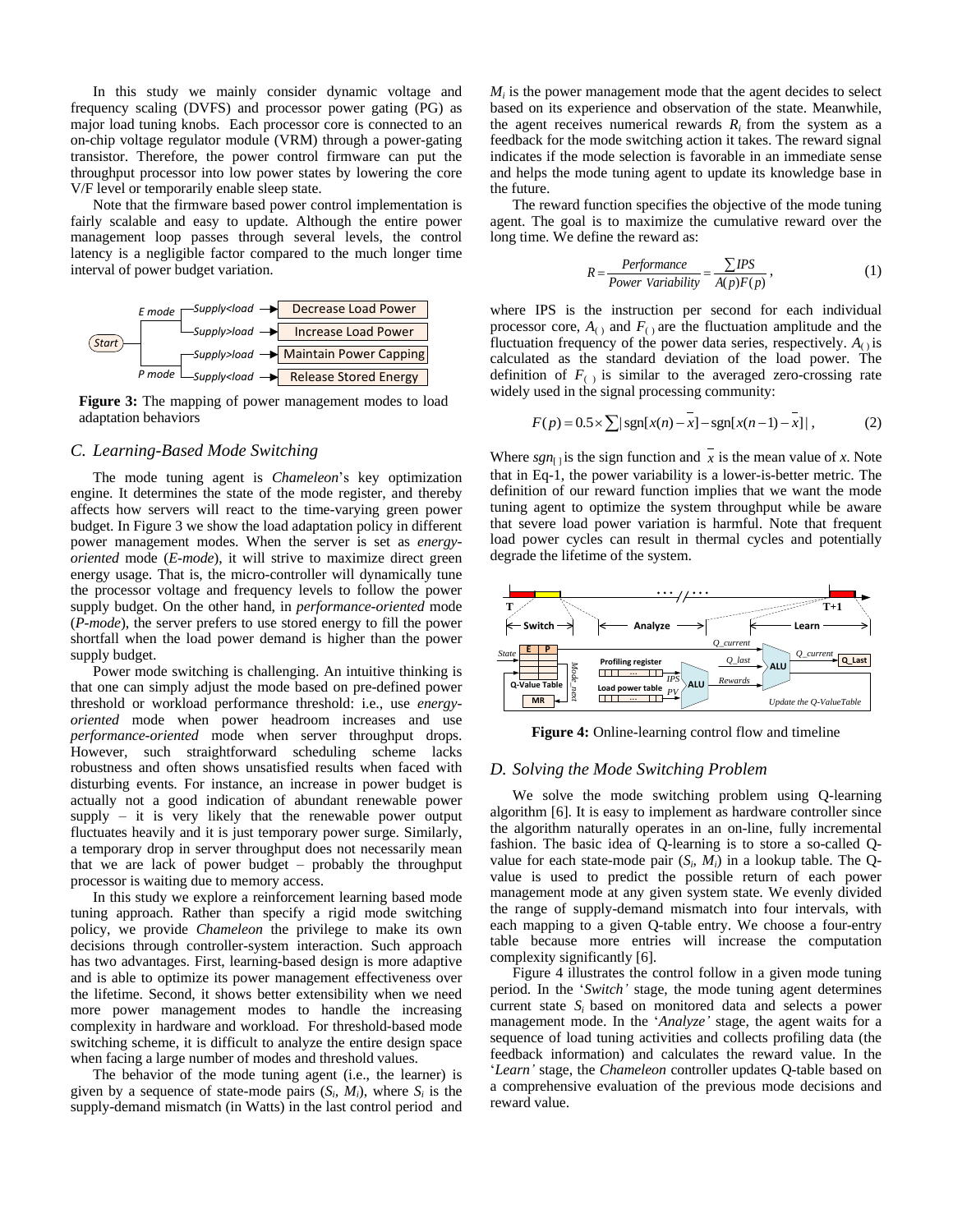Figure 5 shows our learning-based mode tuning scheme. The agent chooses a mode that has larger Q-value at any given system state. Meanwhile, it occasionally takes a random power management mode instead of the optimal one observed from the Q-learning table. This is referred to as exploration of the environment and helps to avoid local optimal [6]. In Figure 5, the discount factor *r* determines the importance of future rewards; the learning rate determines to what extent the newly acquired information will override the old information.

| Initialize: All state-action pairs are initialized to zero<br><b>Requires:</b> Discount factor $\gamma$ , learning rate $\alpha$ , exploration probability $\varepsilon$ |                                                                                                 |  |
|--------------------------------------------------------------------------------------------------------------------------------------------------------------------------|-------------------------------------------------------------------------------------------------|--|
|                                                                                                                                                                          | Set mode register with <i>mode</i>                                                              |  |
|                                                                                                                                                                          | IF (rand () $< \varepsilon$ )                                                                   |  |
| 3                                                                                                                                                                        | $mode \leftarrow$ Select random mode                                                            |  |
| 4                                                                                                                                                                        | <b>ELSE</b>                                                                                     |  |
|                                                                                                                                                                          | Evaluate current system performance states                                                      |  |
| 6                                                                                                                                                                        | $mode \leftarrow$ select mode which maximizes O-value                                           |  |
|                                                                                                                                                                          | <b>END IF</b>                                                                                   |  |
| 8                                                                                                                                                                        | IF (new mode tuning cycle $T$ begins)                                                           |  |
| 9                                                                                                                                                                        | Calculate reward R                                                                              |  |
| 10                                                                                                                                                                       | $Q' \leftarrow$ next Q-value read from the learning table                                       |  |
| 11                                                                                                                                                                       | $Q[s, a] \leftarrow (1 - \alpha) \times Q[s, a] + \alpha \times (R + \gamma \times Q'[s', a'])$ |  |
| 12                                                                                                                                                                       | END IF                                                                                          |  |

**Figure 5:** Pseudo code for mode switching

#### III. EVALUATION METHODOLOGY

In this section, we introduce our heavily instrumented framework that incorporates a cycle-based microarchitecture simulator and real-world traces of green energy sources.

Our evaluation framework of a throughput server processor is modeled based on the cycle-level simulator GPGPU-Sim v2.1.1b [7], which simulates throughput core, interconnection network, texture/constant cache, memory controller, L1/L2 cache, and offchip DRAM. We have enhanced the simulator to model core-level power gating and DVFS. Table 1 summarizes our configuration that closely models NVIDIA GTX 580 [8] and Table 2 summarizes power control configurations.

We designed a throughput server power simulator based on McPAT [9] and incorporated power model for various throughput processor components such as fetch, decode, schedule, execution units, register file, shared memory etc. We also models non-core components including interconnect, L2 cache and memory controllers. These components account for a large portion of power consumption in a throughput processor. We also implemented runtime power management module that supports dynamic clock adjustment at the beginning of every DVFS period. To validate our model, we compared our simulation results with actual power measurement using current sensors attached to a GTX 470 GPU module and found satisfactorily close match.

We choose from a large set of available throughput workloads from Nvidia CUDA SDK [10], Rodinia Benchmark [11], Parboil Benchmark [12], and some third party applications. The selected workloads show good mix of memory accesses and compute instructions. The problem size of the workloads is scaled to avoid long simulation time or unrealistically small workload stress. Table 3 lists the evaluated workloads.

We use renewable power supply traces generated from the raw data of HOMER [13]. HOMER is developed by the National Renewable Energy Lab for simulating renewable energy technologies using real-world power data. As shown in Table 4, we generate four traces with different combinations of power supply variability and average power budget levels.

We also evaluate the impact of dynamic load power adaptation on processor temperature using HotSpot 5.0 [14]. We instrumented HotSpot5.0 to model the thermal characteristics of the throughput processor and also integrated it within our simulation framework. Table 5 summarizes the HotSpot parameters used in our experiment. In this study we monitored the highest temperature of the processor and counted the thermal cycles throughout the simulation. We adopt the reliability estimation method studied in [4].

**TABLE 1**. SIMULATION CONFIGURATIONS

| <b>Parameters</b>       | Configuration                      |
|-------------------------|------------------------------------|
| Throughput core         | 16 core, 32 SIMD pipeline          |
| Cache (L1/L2/Const/Tex) | 32/512/16/16 (KB)                  |
| Memory system           | 48KB shared, 6 controller, 303Gb/s |
| Register count          | 16384 per shader core              |
| Threads per SM          | 1024                               |
| Topology and bandwidth  | Mesh topology, 16B channel BW      |
| MC scheduling policy    | <b>FRFCFS</b>                      |

| <b>TABLE 2. LOAD POWER TUNING PARAMETERS</b> |  |  |  |
|----------------------------------------------|--|--|--|
|----------------------------------------------|--|--|--|

| <b>Parameters</b>           | <b>Configuration</b>               |
|-----------------------------|------------------------------------|
| Core voltages $(V)$         | 0.95, 1.05, 1.15, 1.25, 1.35, 1.45 |
| Core freq. (GHz)            | 1.2, 1.4, 1.6, 1.8, 2.0, 2.2       |
| Interconnection $(V/f)$     | 1.05V/1.4G, 1.25/1.8G, 1.45/2.2G   |
| Memory Ctrl. and L2 $(V/f)$ | 0.95V/1.0G                         |

**TABLE 3**. SYNOPSIS OF EVALUATED WORKLOADS

| Abbr.             | Workload                     | Avg.<br>Power | Avg.<br><b>IPC</b> |
|-------------------|------------------------------|---------------|--------------------|
| <b>FWT</b>        | <b>Fast Walsh Transform</b>  | 128.1 W       | 107.8              |
| HY                | <b>Hybrid Sort</b>           | 80.6 W        | 86.1               |
| LIB               | <b>LIBOR</b>                 | 112.3 W       | 96.5               |
| MM                | <b>Matrix Multiplication</b> | 176.7 W       | 300.1              |
| МT                | Matrix Transpose             | 104.4 W       | 226.5              |
| <b>MUM</b>        | <b>MUMmer GPU</b>            | 202.8 W       | 11.9               |
| <b>NW</b>         | Needleman Wunsch             | 80.6 W        | 21.6               |
| PF                | Path Finder                  | 122.4 W       | 113.3              |
| <b>PNS</b>        | Petri Net Simulation         | 143.7 W       | 67.4               |
| ST <sub>3</sub> D | Stencil 3D                   | 125.5 W       | 122.6              |

**TABLE 4**. RENEWABLE POWER SUPPLY TRACES

| <b>Trace Description</b>              | Avg.<br>Power | $\sigma$ (std) |
|---------------------------------------|---------------|----------------|
| High Power Budget + High Variability  | 135W          | 38W            |
| High Power Budget + Low Variability   | 178W          | 17W            |
| Tight Power Budget + High Variability | 40W           | 41W            |
| Tight Power Budget + Low Variability  | 101W          | 14W            |

**TABLE 5**. HOTSPOT PARAMETERS

| <b>Parameters</b>            | Value                           |  |
|------------------------------|---------------------------------|--|
| Chip thickness / area        | $0.15$ mm / 530 mm <sup>2</sup> |  |
| Convection resistance        | 13.9 K/W                        |  |
| Heat sink width / thickness  | $0.07$ m / 69 mm                |  |
| Interface material thickness | $0.025$ mm                      |  |

# IV. EXPERIMENTAL RESULTS

In this section we assess the impact of mode-switching power management on throughput servers in terms of energy, performance, and system lifetime. Our main baseline is *Threshold*, which combines different power management modes using simple threshold-based switching method (i.e., the average core power/performance level). We also compared *Chameleon* with the recent *energy-oriented* approach. We do not focus on *performance-oriented* design since its performance heavily depends on the actual installed battery capacity.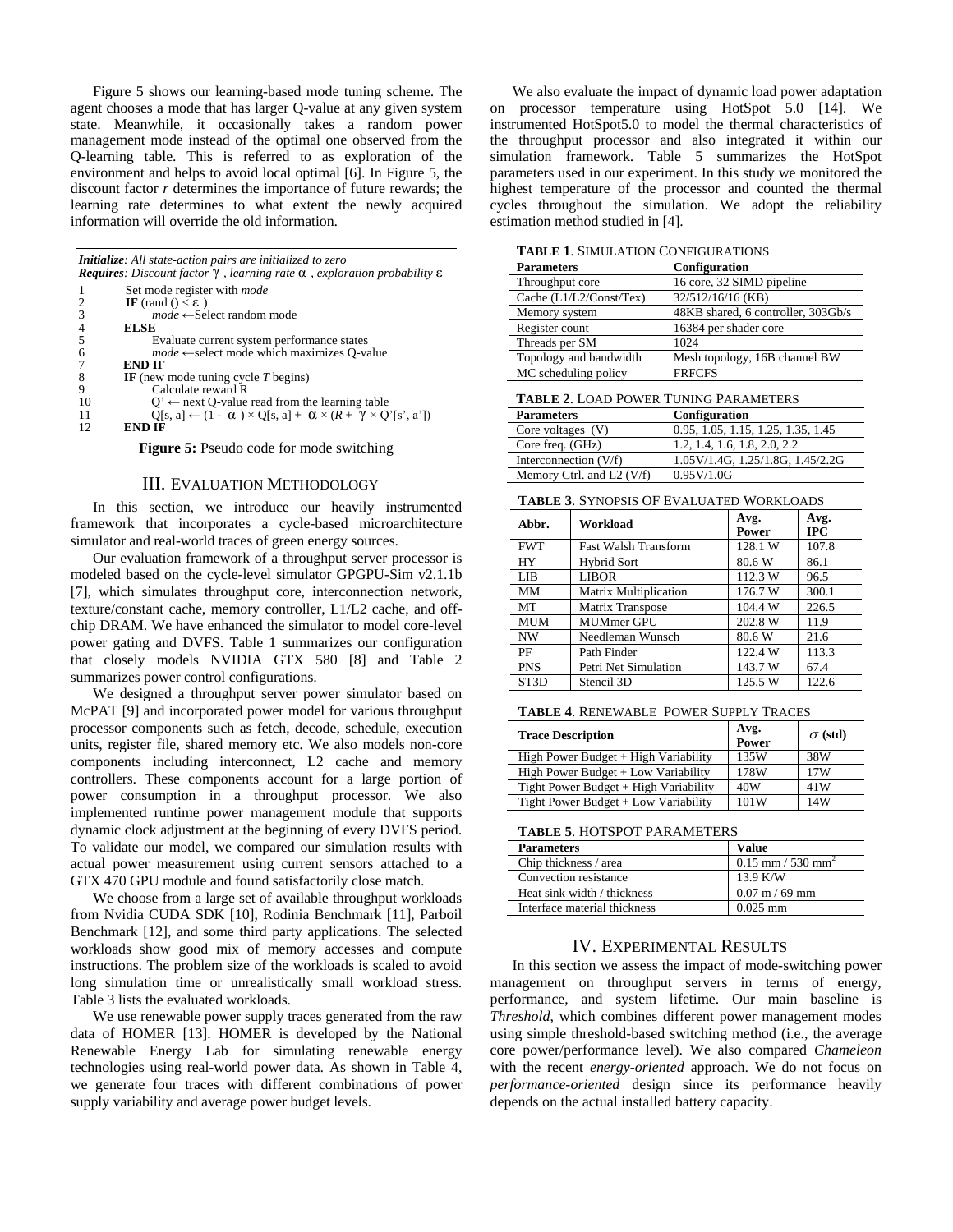

**Figure 6**: Renewable energy utilization for different workloads (Normalized to *energy-oriented* design)



**Figure 7**: Dependence on energy storage (i.e., the cumulative amount of green energy that goes through battery divided by the overall green energy consumed by the system)

# *A. Energy Utilization*

We first analyze the energy utilization profile of different power management schemes. As shown in Figure 6, when the green power budget is high, the efficiency of *Chameleon* and *Threshold* are both close to existing *energy-oriented* approach. On average, *Chameleon* could achieve 97% utilization rate compared to an aggressively supply-tracking based design and shows 95% of renewable energy utilization.

Second, if the green power budget is tight, the efficiency of different schemes can vary significantly when faced with different power budget variability. If the budget variation is low, mode-switching (i.e., *Chameleon* and *Threshold*) shows nearly 50% less renewable energy utilization since it tradeoffs energy efficiency for performance. However, when the power variability is high, mode-switching based design outperforms *energyoriented* design significantly. This is because the later approach loses its advantages of directly utilizing the green power budget when the power budget frequently drops below a very low level.

In Figure 7 we show the energy utilization profile from the point of view of the stored energy. The system increasingly gives P-mode (i.e., using stored energy to boost system performance) high priority as the green power budget becomes tight and variable. Our results show that about 75% of the green power must be first stored into a battery then it can be used for the computing system to meet their performance/reliability goal.

#### *B. Performance Acceleration*

We further evaluate the benefits of mode switching in terms of average system throughput, as shown in Figure 8. Compared to *energy-oriented* design, *Chameleon* mode-switching power management could improve the performance by 1.5X when the power generation is high. When the green power budget is tight, our technique shows 16X increased performance compared to a rigid *energy-oriented* design. More importantly, *Chameleon* design outperforms simple threshold-based mode switching scheme due to its online learning capability. Although the actual effectiveness of our learning based mode-switching varies with different workloads, *Chameleon* shows 13% higher workload speed on average across all the workloads.

## *C. Reliability Benefits*

The effect of aggressive load power adaption on processor is an open question. Prior study has shown concern for the lifetime issue of using power cycling on servers but does not dig into it. We argue that aggressive power tracking and load power tuning can result in excessive number of thermal cycles (TC), which will result in permanent failure of semiconductors [4].

*Chameleon* alleviates this problem as the mode tuning agent is aware of the load power variability and tries to avoid it. Figure 9 shows the mean time between failures (MTBF) of throughput processors in *Chameleon* and *Threshold* design. The results are normalized to that of the *energy-oriented* approach. As we can see, the second and third plots show less MTBF improvement compared to the first and forth plots. This is because *energyoriented* design causes fewer thermal cycles when the green power supply is relatively stable and abundant. Overall, mode switching power management could improve the processor lifetime significantly, and *Chameleon* even shows 42% longer MTBF than *Threshold* due to its variability-aware light-weight mode switching activities.

#### V. RELATED WORK

Sustainability has become an increasing concern in recent studies. In this section we discuss the state-of-the-art design in the emerging green energy-aware computing research.

#### *A. Focusing on server load matching*

There have been several pioneering studies on matching computer power demand with renewable power budget [15 - 22]. For example, Li et al. proposed load adaptation scheme for solar energy powered multi-core servers [16] and Sharma et al. discussed the impact of tracking intermittent power on system performance [17]. They both chose hardware tuning knobs for load matching. On the other hand, Goiri et al. leveraged workload scheduling based on the availability of renewable energy [18, 19]. Also, Zhang et al. explored workload routing algorithm for maximizing green energy usage [20] and Li et al. proposed energy-aware workload migration for improving load matching efficiency [21]. At HP, Arlitt et al. designed clusters that adjust its load based on the green power availability [22].

#### *B. Focusing on power source managment*

Another design approach is to fully leverage ancillary power systems or utility grid. For example, Govindan et al. evaluated the benefits of using onsite energy storage for managing power demand surge and power shortage problems [23, 24]. Deng et al. investigated distributed grid-tied inverter for integrating green energy at different design levels [25].